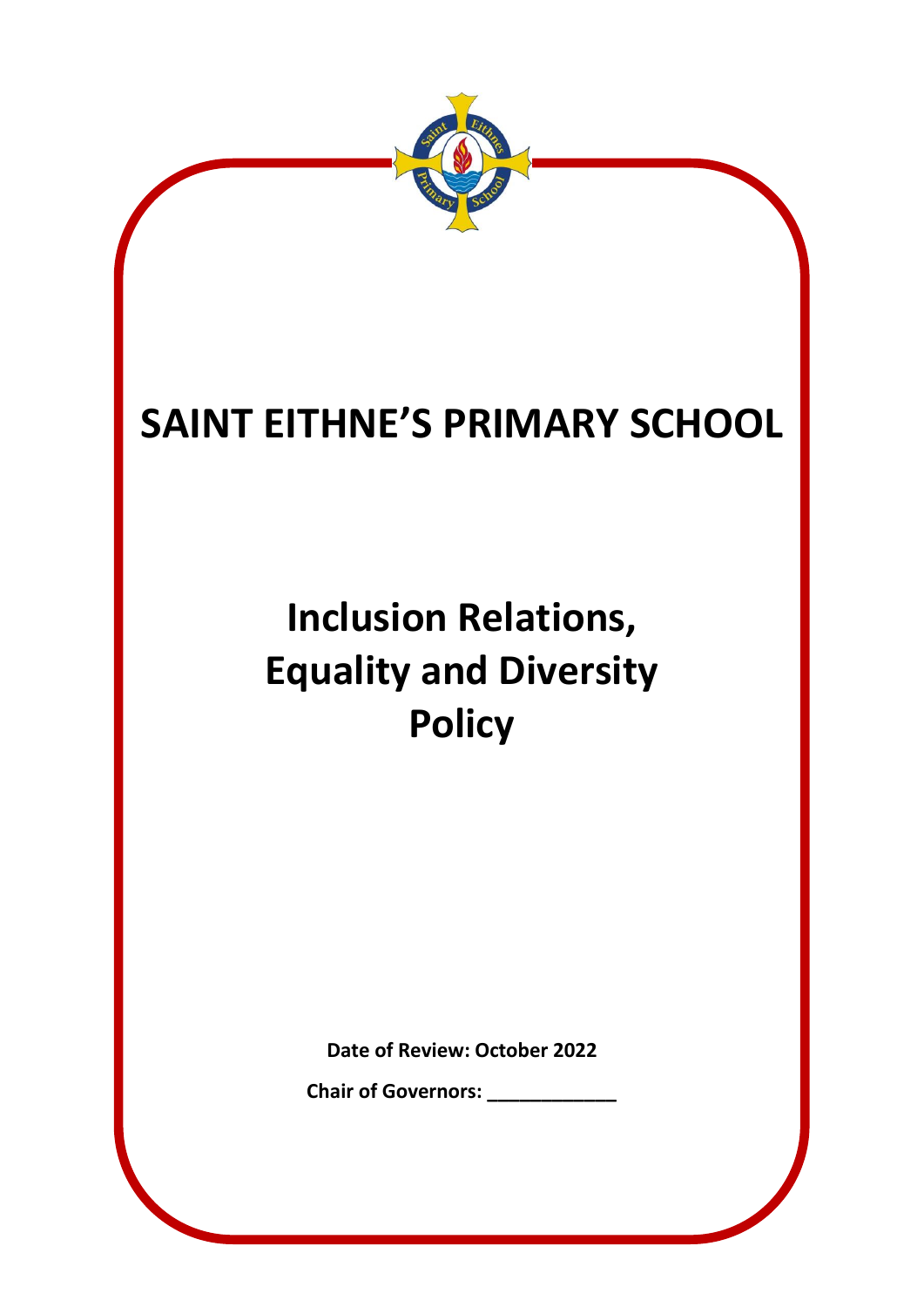### OUR MISSION STATEMENT

#### **Mission Statement**

As a Catholic school, we stand for respect, dedication, achievement, equality, success, creating opportunity, high standards, and strong ties with our parish and community.

We strive to develop happy learners through providing an education that nurtures and develops each child as a whole person, in the image of Christ.

### **Introduction:**

In Saint Eithne's there are currently 52% of children eligible for Free School Meals. Of the 340 children on the role 2.6% (9) are EAL, with families from Poland, Syria and Italy.

# **Overarching Aim of Policy**

To contribute to improving relations between communities;

- a. By educating children and young people to develop self-respect and as respect for others, to promote equality and to work to eliminate discrimination; and
- b. By providing opportunities for them to build relationships with those of different backgrounds and tradition through formal and non-formal education within the resources available

# **Our understanding of Inclusion Relations, Equality of Opportunity and Diversity:**

# **Core Principles:**

The principles which guide the IRED policy, and consequently those who receive funding through the policy, are to:

- Adopt an approach in which the needs of children and young people are paramount;
- Support the progressive development of the self-esteem of children and young people and their knowledge of the importance of equality and diversity
- Be responsive to the specific IRED needs of children and young people and their communities and set out clearly the agreed expected outcomes for meeting those needs effectively
- Involve children and young people in planning, for, and evaluating the effectiveness of, IRED interventions
- Provide equal access to opportunities for meeting and working with others to children and young people both within and outside mainstream formal and nonformal education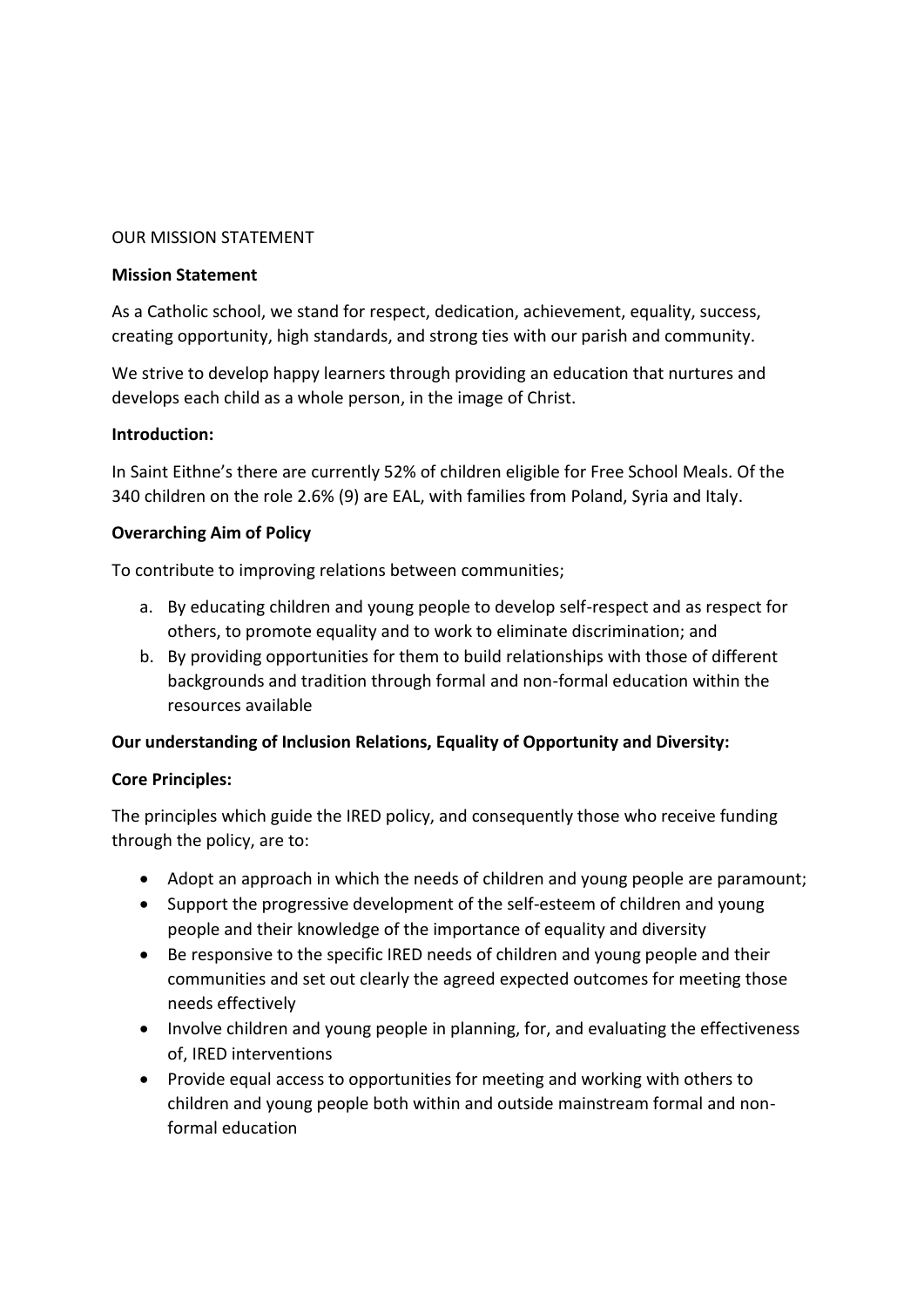- Provide opportunities for meaningful interaction between different groups with a view to having a positive influence on the development of improved understanding and relationships in their community
- Demonstrate the relevance and connectedness of IRED activities to the formal and non-formal curricula, to improving outcomes for children and young people, and to linking to other education and wider Government policies, including strengthening the economy
- Encourage the concept of active learning which is underpinned by the formal and non-formal curricula
- Complement and support the work of formal and non-formal education settings in improving the achievements of children and young people
- Recognise and add to the existing collaboration and partnership between schools, youth groups, colleges and training organisations to meet better the needs of children and young people
- Take account of the different starting positions for each individual, group of children and young people, formal or non-formal education setting and the communities in which they live and work and
- Show case best practice and support and encourage the sharing of skills across and between the formal and non-formal sectors

Our school ethos is underpinned by Catholic Value. We consequently aim to create a school community where the life and dignity of the human person is sacrosanct. Equal Opportunities is about celebrating the uniqueness of all within the school and the wider community and believing that everyone is created in the image and likeness of God, thereby ensuring that everybody has the same chance to develop themselves to their full potential. Equal Opportunities are entrenched in everything we do and should be addressed and embraced by everyone.

# **Aims and Objectives:**

As a result of this policy we will:

- Ensure that all members of the school community feel safe, secure and happy
- Ensure that equality of access to all aspects of school life exists for everyone
- Actively develop the self-respect of all members of the school community
- Ensure that educational provision is relevant and accessible to everybody
- Actively challenge all forms of bullying, harassment, prejudice and stereotyping
- Actively engage the support and the commitment of the whole school community in achieving the above aims
- Proactively promote equality and diversity in all aspects of school life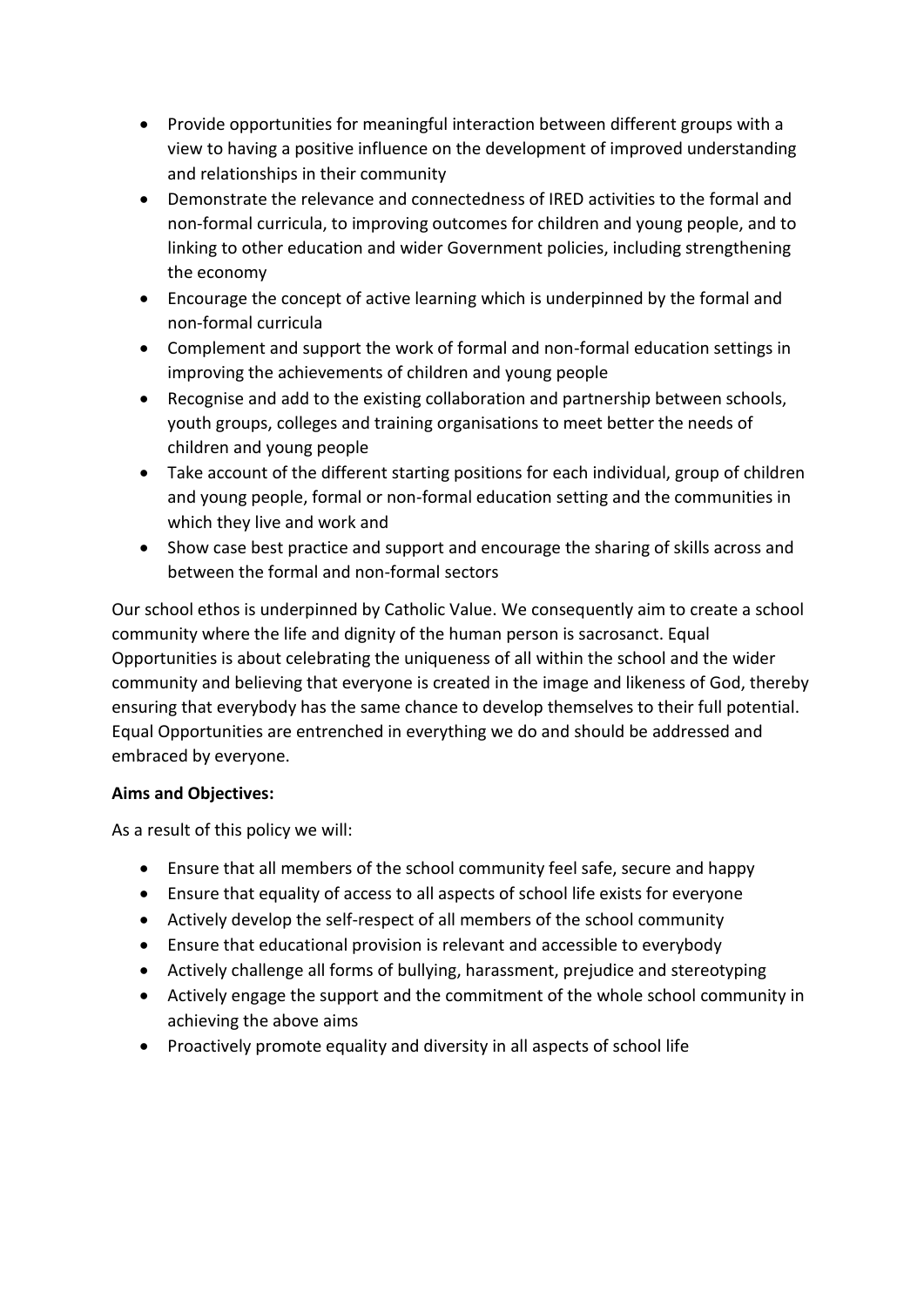# **Relevant legislation and best practice advice:**

Equality legislation underpins the duty of statutory authorities and employers to work towards the inclusion of the diverse range of people within our society and towards equality of access and provision. The commitments made to promoting reconciliation and mutual trust in The Good Friday (Belfast) Agreement, including Section 75 and Schedule 9 to the NI Act 1998, place a statutory obligation on public authorities in carrying out their various functions relating to the north of Ireland, to have due regard to the need to promote equality of opportunity.

- Between persons of different religious belief, political opinion, racial group, age, marital status or sexual orientation
- Between men and women generally
- Between persons with a disability and persons without; and
- Between persons with dependant and persons without

In drawing up this policy, consideration has been given to the following Acts of Parliament and Documents;

- Our Children and Young People Our Pledge: A Ten Year Strategy for Children and Young People
- Section 75 of the Northern Ireland Act 1998 which requires public authorities to have due regard to the need to promote equality of opportunity and the Human Rights Act 1998 which gives further legal effect to the fundamental rights and freedoms contained in the European Convention on Human Rights
- The United Nations Convention on the Rights of the Child (UNCRC) is an international human rights treaty that grant all children and young people (aged 17 and under) a comprehensive set of rights. It came into force in January 1992.

# **Guidelines, Disability:**

Children with disabilities/learning difficulties/special needs will:

- Have the opportunity to access all the facilities and the resources available within the school
- Have a fully integrated education alongside other children
- Be given, if necessary, additional support to ensure that they fulfil their potential
- Be provided with an education appropriate to their age, aptitude and ability
- Have access to the same broad, balanced and relevant curriculum as other children

As a school, we will ensure that;

- Detailed records are kept of the academic progress being made by children with disabilities/special needs/learning difficulties
- Staff work in partnership with parents and carers to ensure that children with disabilities/special needs/learning difficulties benefit fully from their time spent in school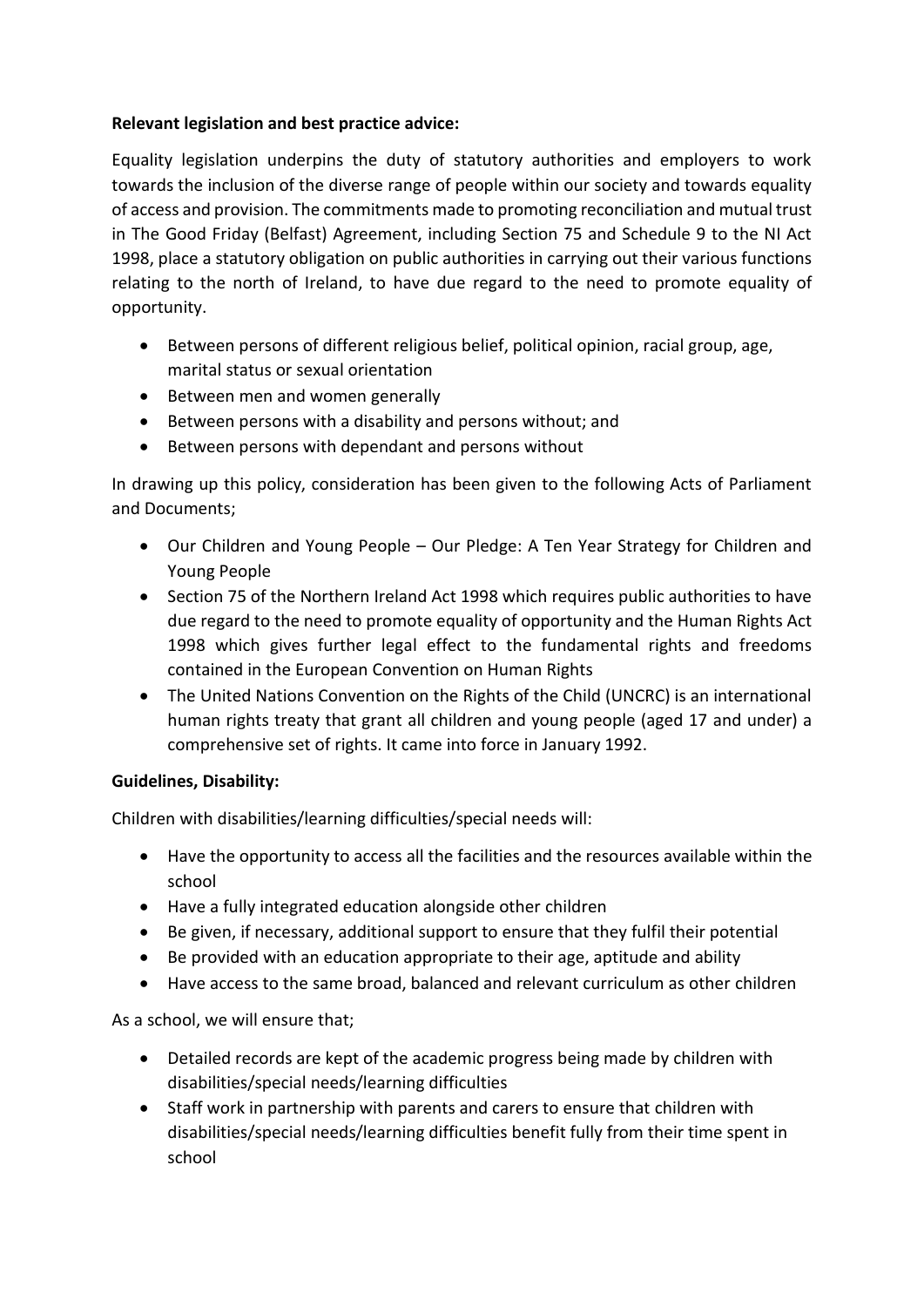- Resources are targeted and utilised to ensure pupils with disabilities/special needs/learning difficulties is routine practice
- Appropriate use is made of Local Authority support services to ensure that pupils with disabilities/special needs/learning difficulties fulfil their potential
- The early identification of pupils with emotional and behavioural difficulties takes place

Moreover, we will take appropriate action to try to ensure such difficulties do not lead to underachievement, dissatisfaction and/or exclusion

Please also refer to our SEN Policy

# **Guidelines, Gender;**

Registers will not separate boys from girls - children will be listed alphabetically. All children will have equal access to all curricular opportunities and activities. We expect boys and girls to perform equally well in all subject and activities, and we will monitor pupil achievement and participation to ensure that there are no significant gaps between boys and girls.

All children will be expected to work together in a constructive and positive manner. Staff will ensure that boys/girls do not dominate such things as the playground, toys and equipment inside and outside of the school building. New resources will be vetted to ensure that they show girls, boys, women and women involved in a diverse range of non-stereotypical roles and activities, thereby challenging stereotyped ideas about what females and males can and should do.

When appropriate, stories and poems which challenge gender stereotypes will be read in class and during acts of collective worship. Children will be discouraged from using sexist language and commended when they challenge such language. We expect the same standards of respect and politeness from everyone in our school community.

# **Guidelines, Race;**

When appropriate, the curriculum will celebrate cultural diversity and promote racial harmony. When appropriate, children will have opportunities to discuss bullying and prejudice and things that people share in common as well as things that make us different and special. Every year, lessons and activities will be arranged linked to other faiths, reflective of our diverse society (R.E. scheme).

Resources will portray members of different cultural and ethnic groups in ways which are positive and no-stereotypical. Accurate information will be kept about ethnic origin, first language and religion of all children. The dietary needs of all children will be met. Members of all cultural and ethnic groups will be welcomes and valued. Racist incidents will be dealt with in an effective and consistent manner and in accordance with L.A Procedures. Staff will be encouraged to take part in training to broaden their understanding of issues to do with race equality. Please also refer to our R.E and Addressing Bullying Policies.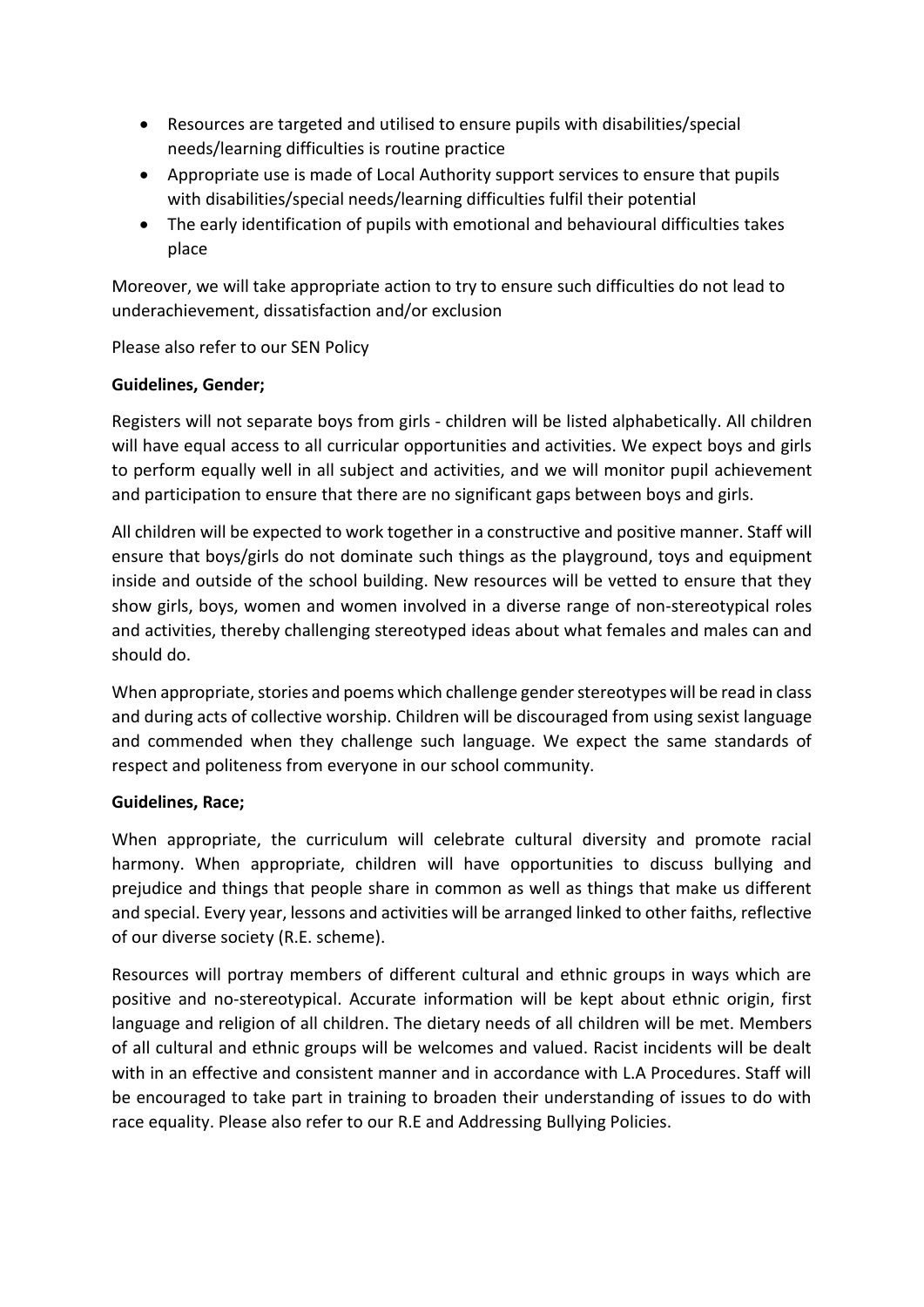# **Guidelines, Age, Belief, Religion and Sexuality;**

All children will be expected to work together in a constructive and positive manner. Children will be discouraged from using ageist and homophobic language, and language that makes fun of people because of their religion or beliefs. Children will be commended when they challenge such language and will be reminded of the negative effects of stereotyping based on age, belief, religion or sexuality. Appropriate use will be made of local authority support services to ensure that all children fulfil their potential. Lessons will be used to value and celebrate diversity.

Children will have the opportunity to learn about the harmful effects of prejudice in all its forms. New resources will portray people of all ages, beliefs and religions in ways which are positive and non-stereotypical. All children will be able to dress and to worship in ways which do not conflict with the religious conventions of the home. People will be welcomes and valued no matter their age, belief, religion or sexuality. All incidents of bullying and harassment, including bullying and harassment based on age, belief, religion or sexuality, will be dealt with in an effective and consistent manner.

All children, irrespective of age, belief, religion or sexuality:

- Will have access to the same broad, balanced and relevant curriculum
- Will have access to all the facilities and the resources available within the school
- Will be involved in decisions made about their care and education
- Will have opportunities to learn how people have challenged, or can challenge, discrimination and stereotyping based on age, beliefs, religion or sexuality

Please also refer to our R.E. and Addressing-Bullying Policies

# **Guidelines, Civil Partnership and Marriage, Pregnancy and Maternity:**

Parents, carers, visitors, members of staff and all others associated with the school can be rest assured that discrimination will not occur and that people's rights, as defined in legislation will be respected. All people will be welcomes and valued no matter what their personal circumstances, their marital status, whether pregnant or on maternity leave. Please also refer to the CCMS/EA Guidelines on appointment of senior staff.

# **Guidelines, Socio-Economic Background:**

The school already engaged in various practices designed to ensure that children from disadvantaged financial circumstances do not miss out on activities, events, trips or visits undertaken by children from more secure financial backgrounds, and such practices will be persisted with in the interest of equality, diversity and community cohesion.

More specifically:

- The school will raise the aspirations of all children, including those from the most disadvantaged financial circumstances
- The school will do all it possibly can to help children from disadvantaged financial circumstances fulfil their potential